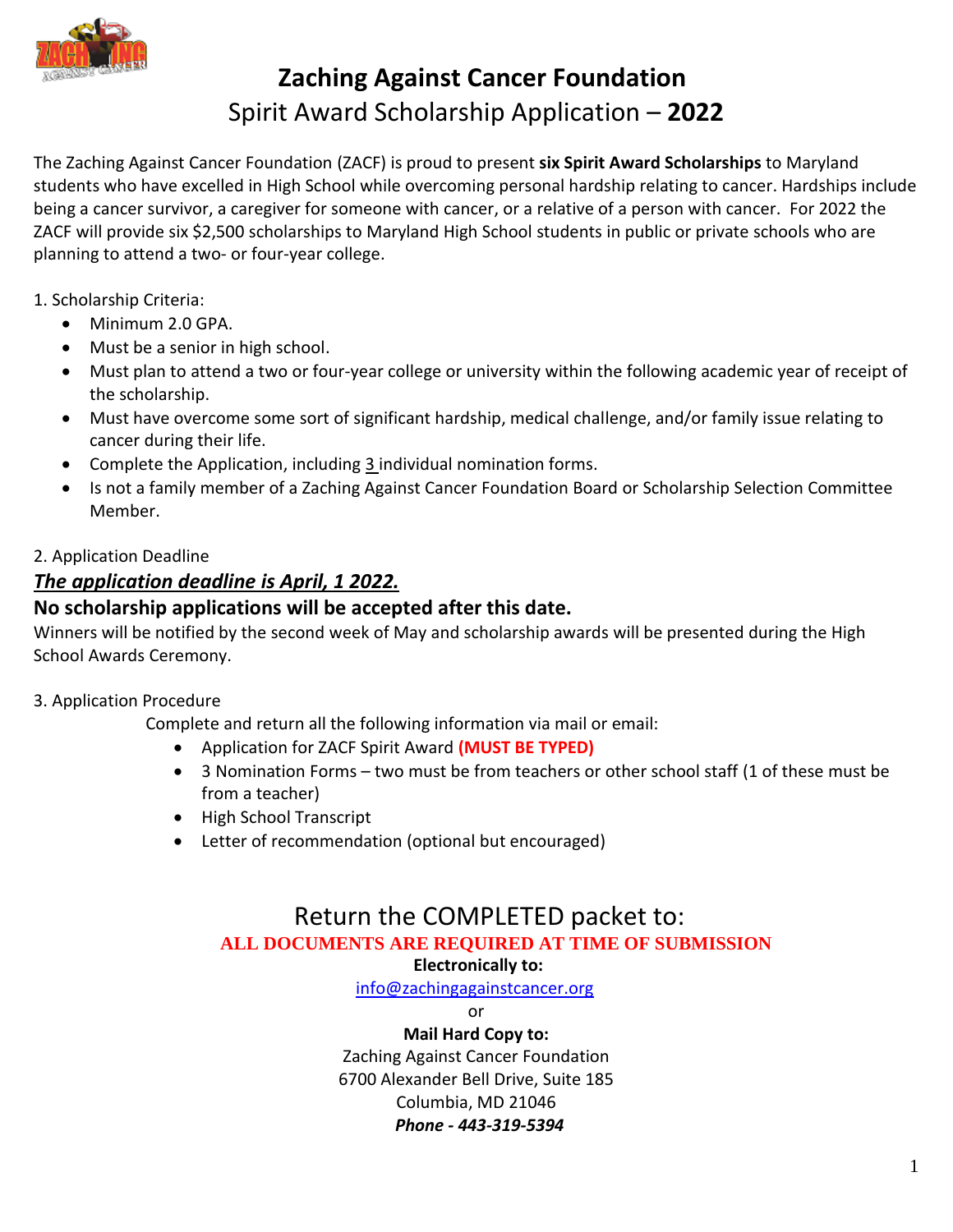

# *Spirit Award Scholarship Application*

# **SECTION I: PERSONAL INFORMATION**

|                                     | (First) | (Middle)                                                                                                                                   | (Last)                                                                                                                                                                                                                         |
|-------------------------------------|---------|--------------------------------------------------------------------------------------------------------------------------------------------|--------------------------------------------------------------------------------------------------------------------------------------------------------------------------------------------------------------------------------|
|                                     |         | Short form of first name OR Nickname to be used in press releases and program (e.g. "Tom" or "Sue") ___________________________________    |                                                                                                                                                                                                                                |
|                                     |         |                                                                                                                                            |                                                                                                                                                                                                                                |
| (Street)                            | (City)  | (Zip)                                                                                                                                      | (County)                                                                                                                                                                                                                       |
|                                     |         |                                                                                                                                            |                                                                                                                                                                                                                                |
|                                     |         |                                                                                                                                            | Cell Phone #: will be a series of the series of the series of the series of the series of the series of the series of the series of the series of the series of the series of the series of the series of the series of the se |
|                                     |         |                                                                                                                                            |                                                                                                                                                                                                                                |
| <b>SECTION II: ACADEMICS</b>        |         |                                                                                                                                            |                                                                                                                                                                                                                                |
|                                     |         | 1. Unweighted GPA (Grade Point Average) Meighted GPA 2. Current High School Communisties                                                   |                                                                                                                                                                                                                                |
|                                     |         | 3. S.A.T. score (Optional): verbal _________; mathematics __________; writing __________; total ______________                             |                                                                                                                                                                                                                                |
|                                     |         | 4. A.C.T. score (Optional): verbal _________; mathematics __________; combined ____________                                                |                                                                                                                                                                                                                                |
| National Merit semi-finalist, etc.) |         | 5. List honor societies and scholarship achievements. Please be specific and note each separately. (i.e. Member of National Honor Society, |                                                                                                                                                                                                                                |

6. If you have committed to a College/University please tell us the School and your intended major, if known:

#### **SECTION III: EXTRACURRICULAR ACTIVITIES**

Describe any activities in which you participate beyond academics (i.e. athletic teams, student government, class officer, editor or staff of the school newspaper or yearbook, member of the concert band, religious or community organizations.

\_\_\_\_\_\_\_\_\_\_\_\_\_\_\_\_\_\_\_\_\_\_\_\_\_\_\_\_\_\_\_\_\_\_\_\_\_\_\_\_\_\_\_\_\_\_\_\_\_\_\_\_\_\_\_\_\_\_\_\_\_\_\_\_\_\_\_\_\_\_\_\_\_\_\_\_\_\_\_\_\_\_\_\_\_\_\_\_\_\_\_\_\_\_\_\_\_\_\_\_\_\_\_\_

\_\_\_\_\_\_\_\_\_\_\_\_\_\_\_\_\_\_\_\_\_\_\_\_\_\_\_\_\_\_\_\_\_\_\_\_\_\_\_\_\_\_\_\_\_\_\_\_\_\_\_\_\_\_\_\_\_\_\_\_\_\_\_\_\_\_\_\_\_\_\_\_\_\_\_\_\_\_\_\_\_\_\_\_\_\_\_\_\_\_\_\_\_\_\_\_\_\_\_\_\_\_\_\_

\_\_\_\_\_\_\_\_\_\_\_\_\_\_\_\_\_\_\_\_\_\_\_\_\_\_\_\_\_\_\_\_\_\_\_\_\_\_\_\_\_\_\_\_\_\_\_\_\_\_\_\_\_\_\_\_\_\_\_\_\_\_\_\_\_\_\_\_\_\_\_\_\_\_\_\_\_\_\_\_\_\_\_\_\_\_\_\_\_\_\_\_\_\_\_\_\_\_\_\_\_\_\_\_

*\_\_\_\_\_\_\_\_\_\_\_\_\_\_\_\_\_\_\_\_\_\_\_\_\_\_\_\_\_\_\_\_\_\_\_\_\_\_\_\_\_\_\_\_\_\_\_\_\_\_\_\_\_\_\_\_\_\_\_\_\_\_\_\_\_\_\_\_\_\_\_\_\_\_\_\_\_\_\_\_\_\_\_\_\_\_\_\_\_\_\_\_\_\_\_\_\_\_\_\_\_\_\_\_\_*

#### *Athletics /Extracurricular*

Sport (JV or V)/Club/Activity Years Position Held (Captain/Editor)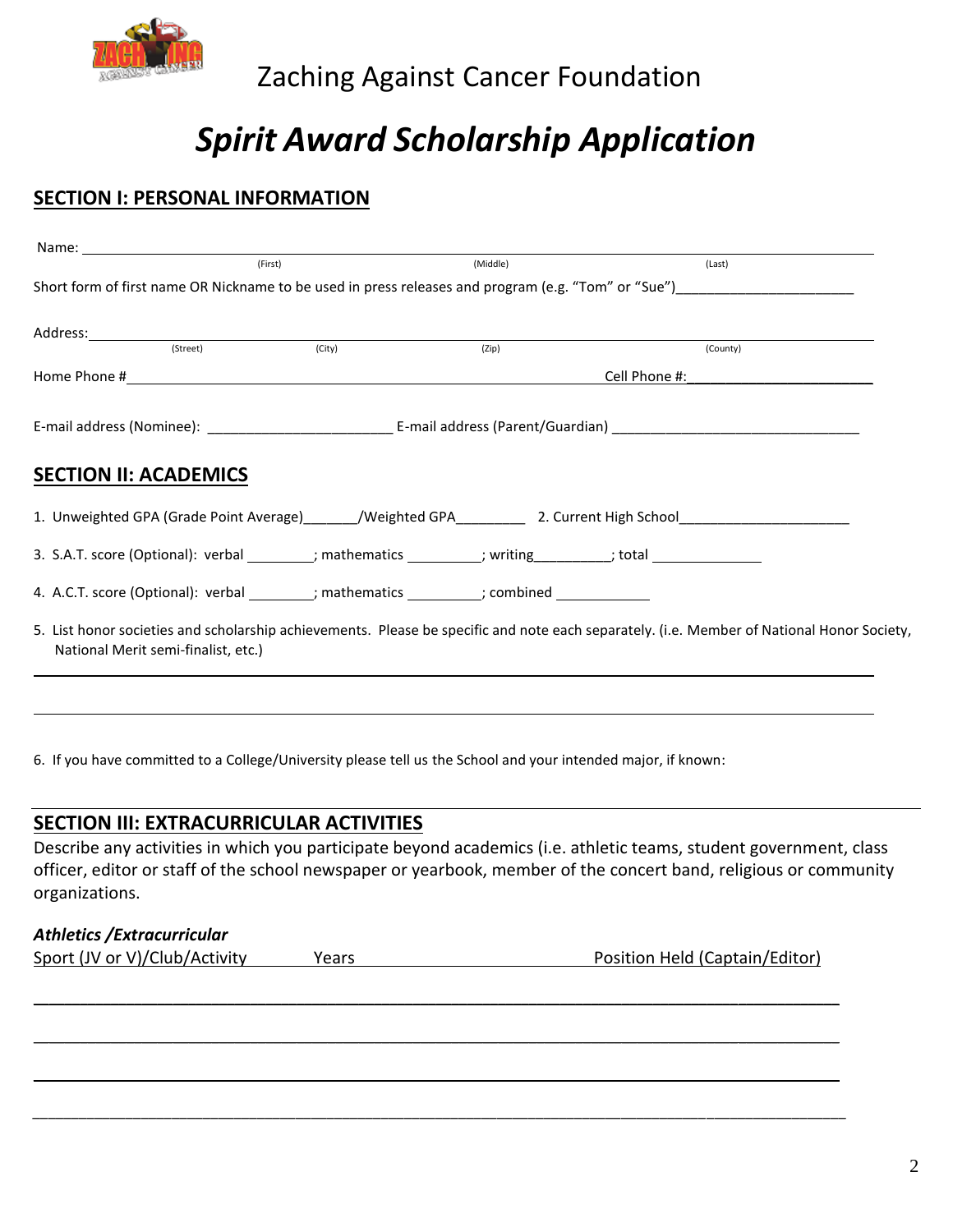3

| Organization | Years | Position Held/Description of Duties |  |
|--------------|-------|-------------------------------------|--|
|              |       |                                     |  |
|              |       |                                     |  |
|              |       |                                     |  |
|              |       |                                     |  |
|              |       |                                     |  |
|              |       |                                     |  |
|              |       |                                     |  |
|              |       |                                     |  |
|              |       |                                     |  |
|              |       |                                     |  |

# **SECTION IV: Essay Questions**

*Community Activities/Work*

Please answer the following questions on a hardship, medical challenge and/or family issue that you have overcome relating to cancer during your years before graduating High School. Hardship could include being a cancer survivor, caregiver, relative or friend of a cancer survivor. Please limit each response to 1,000 words or less.

# 1**) How have you been impacted by Cancer? Explain how this hardship affected you and how you were able to show strength and courage as a survivor or a caregiver.**

**Please type your essay answers in a separate document and submit with application. Please do not exceed 1000 words.**

# 2**) How has Cancer influenced who you are today?**

**Please type your essay answers in a separate document and submit with application. Please do not exceed 1000 words.**

# **Certification**

\_

We hereby certify that all the information contained in this application is true to the best of our knowledge, with the understanding that misstatements will result in disqualification of the applicant from consideration.

*Signature of Applicant Date*

*Signature of Parent or Legal Guardian Date*